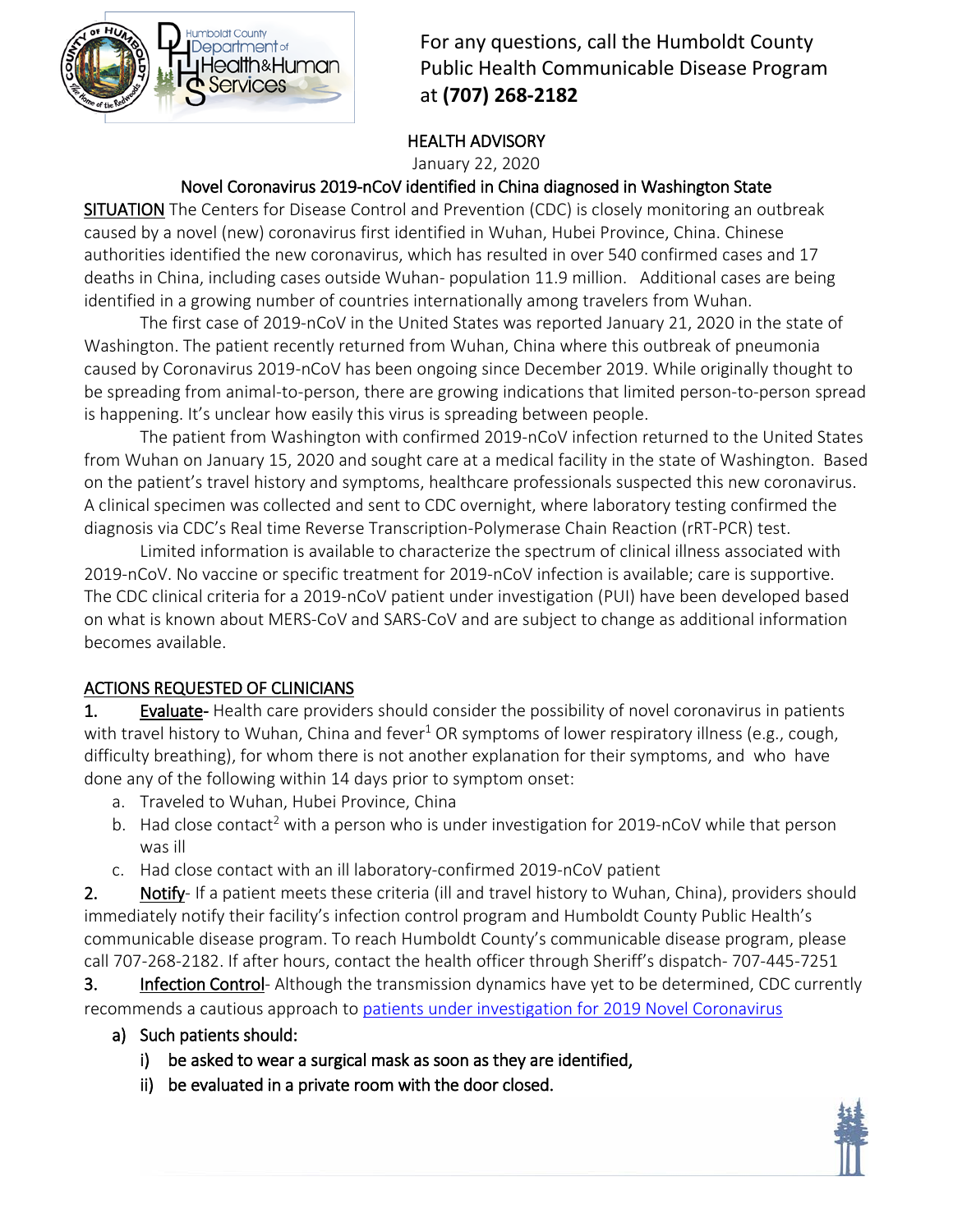

For any questions, call the Humboldt County Public Health Communicable Disease Program at **(707) 268-2182**

- b) Personnel entering the room to evaluate the patient should:
	- i) use contact precautions and wear an N95 disposable face piece respirator and eye protection.
	- ii) use a PAPR when performing invasive or high risk procedures such as bronchoalveolar lavage.

\*For patients admitted for inpatient care, contact and airborne isolation precautions, in addition to standard precautions, are recommended until further information becomes available. For additional information see[: https://www.cdc.gov/infectioncontrol/guidelines/isolation/index.html.](https://www.cdc.gov/infectioncontrol/guidelines/isolation/index.html)

- c) Post signage in your facility requesting that patients put on a mask if they have travelled to Wuhan.
- d) Screen all patients with fever and or respiratory symptoms for travel history to Wuhan, China.

This guidance will be updated as more information becomes available.

Footnotes<br><sup>1</sup>Fever may not be present in some patients, such as those who are very young, elderly, immunosuppressed, or taking certain fever-lowering medications. Clinical judgment should be used to guide testing of patients in such situations.

<sup>2</sup>Close contact is defined as:

a) being within approximately 6 feet (2 meters), or within the room or care area, of a novel coronavirus case for a prolonged period of time while not wearing recommended personal protective equipment or PPE (e.g., gowns, gloves, NIOSH-certified disposable N95 respirator, eye protection); close contact can include caring for, living with, visiting, or sharing a health care waiting area or room with a novel coronavirus case.*– or –*

b) having direct contact with infectious secretions of a novel coronavirus case (e.g., being coughed on) while not wearing recommended personal protective equipment.

#### 4. Lab Test/ Sample Collection- Interim Guidelines for Collecting, Handling, and Testing Clinical Specimens from Patients Under Investigation for 2019 Novel Coronavirus (2019-nCoV)Current as of January 17, 2020. Please check regularly for updated guidance.

- a) Health care providers should contact Humboldt County Public Health at 707-268-2182 to notify them of patients with fever and lower respiratory illness who traveled to Wuhan, China within 14 days of symptom onset.
- b) A public health infectious disease nurse will determine if the patient meets the criteria for a 'patient under investigation' (PUI) for 2019 Novel Coronavirus (2019-nCoV).
- c) Testing for other respiratory pathogens by the provider should be done as part of the initial evaluation and should not delay specimen transport to the Humboldt County Public Health Lab.
- d) If a patient being evaluated for 2019-nCoV tests positive for another respiratory pathogen, after clinical evaluation and consultation with public health authorities, they may still be considered under investigation for 2019-nCoV as well.

# \*Note that clinical laboratories should NOT attempt viral isolation from specimens collected from 2019-nCoV patients.